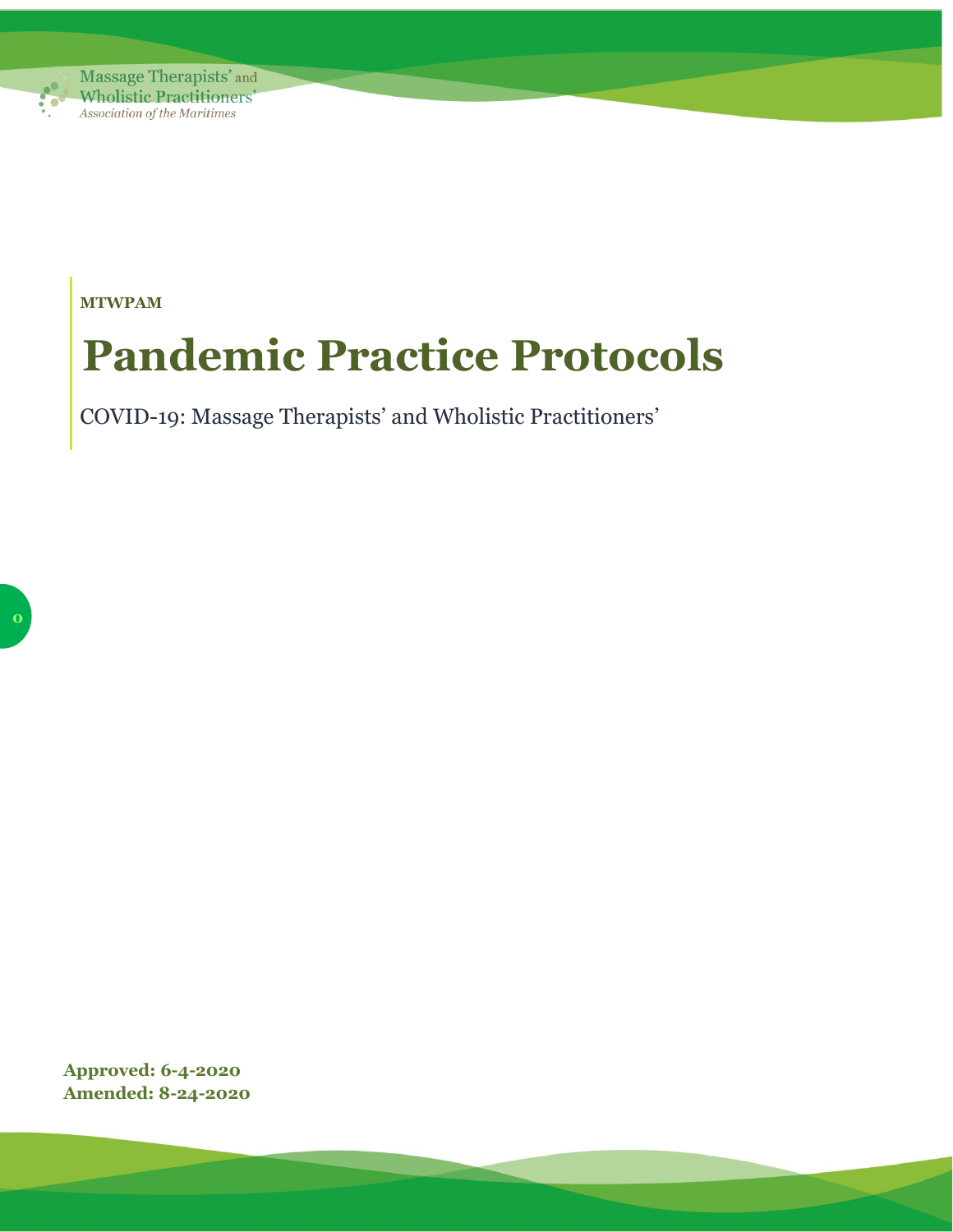

## **Table of Contents**

| Health care professionals and office staff must stay home if they are ill or experiencing symptoms compatible with<br>Health care professionals should understand indications for the use of medical and non-medical masks. 5 |  |
|-------------------------------------------------------------------------------------------------------------------------------------------------------------------------------------------------------------------------------|--|
|                                                                                                                                                                                                                               |  |
|                                                                                                                                                                                                                               |  |
|                                                                                                                                                                                                                               |  |
|                                                                                                                                                                                                                               |  |
|                                                                                                                                                                                                                               |  |
|                                                                                                                                                                                                                               |  |
|                                                                                                                                                                                                                               |  |
|                                                                                                                                                                                                                               |  |
|                                                                                                                                                                                                                               |  |
|                                                                                                                                                                                                                               |  |
|                                                                                                                                                                                                                               |  |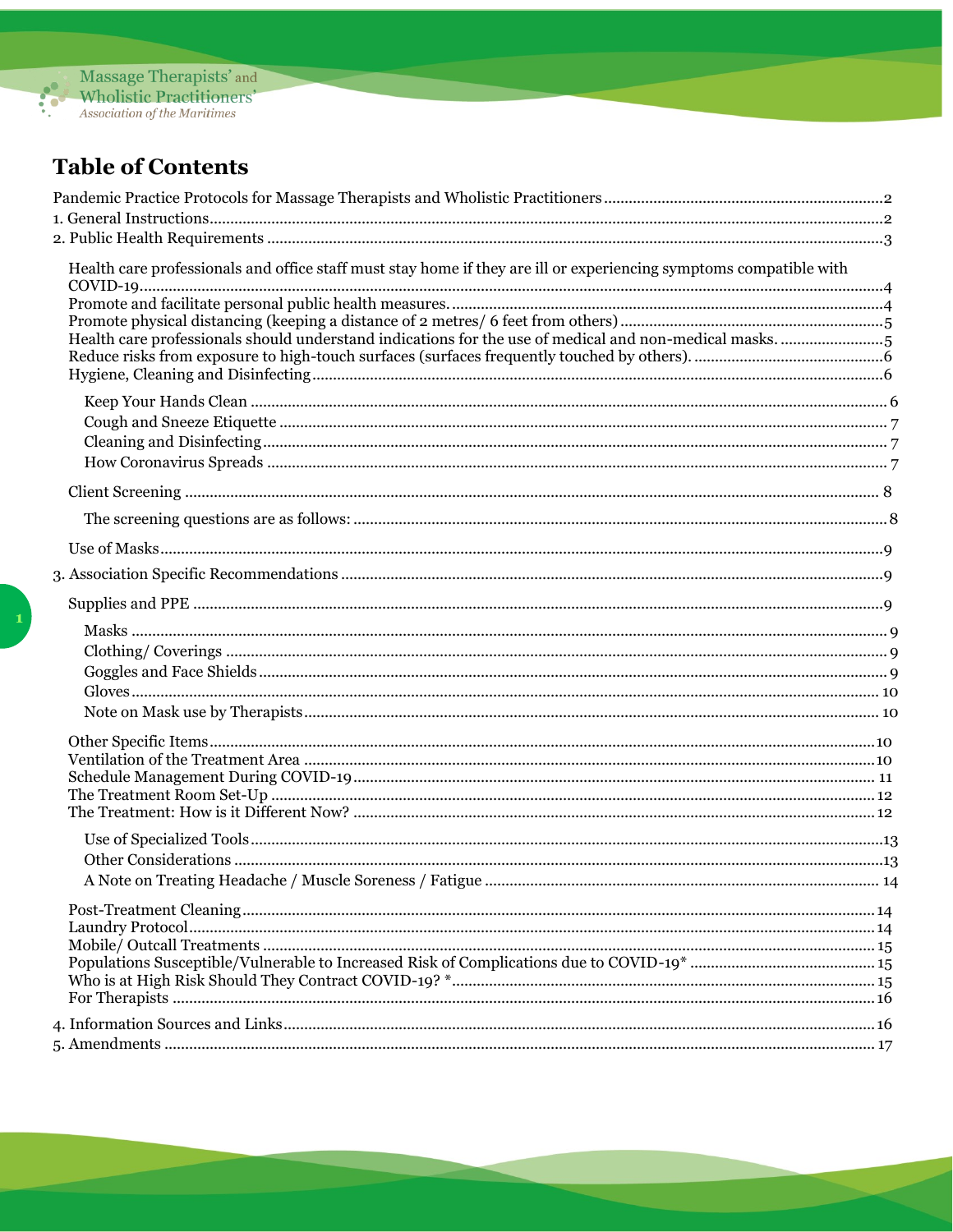

**2**

Massage Therapists' and **Wholistic Practitioners'** Association of the Maritimes

## <span id="page-2-0"></span>**Pandemic Practice Protocols for Massage Therapists and Wholistic Practitioners**

These protocols are in place to help mitigate some of the risk in providing treatment during the COVID-19 Pandemic and to support the health and safety of practitioners, clients, and co-workers.

This guidance document has been prepared based on the information from Health Canada and Nova Scotia Public Health. **It includes both mandatory provincial health and safety measures and recommendations MTWPAM have developed and adapted** after surveying and consulting with our association and submitting these protocols to the Government of Nova Scotia for approval. **All Amendments are highlighted and referenced in ["Section 5:](#page-17-0)  [Amendments"](#page-17-0).**

Although MTWPAM has done its best to provide accurate, up-to-date information and recommendations, ultimately massage therapists remain responsible for ensuring that their practices and treatment processes are done safely, and in accordance with any current or future Public Health Orders and mandatory health and safety practices. MTWPAM is not liable for any misunderstanding, misapplication or refusal to comply with these protocols, nor for any omissions or errors in these protocols which were made with the best information on hand at the date of creation, June 3 2020.

**Mandatory**: Practitioners are required to use these protocols in conjunction with the current Public Health Order to develop a site-specific plan for your individual situation and/ or workplace.

**Note**: Multidisciplinary clinics, settings and spas, should follow a combination of best practices from all sectors working in the same business.

## <span id="page-2-1"></span>**1. General Instructions**

- Be familiar with and adhere to the Public Health Order -- at all times -- inside your workplace and in your daily life: [Nova Scotia: Public Health Directives.](https://novascotia.ca/coronavirus/what-it-means-for-nova-scotians/)
- Check your email and association website daily to stay compliant with any changes to the protocols that may occur.
- Refer to these Nova Scotia specific Public Health guidelines for re-opening that apply to all health care settings:
	- o [Re-Opening Guidance for Healthcare Settings \(PDF: May 27th\)](https://novascotia.ca/dhw/cdpc/documents/Re-opening-Guidance-HCP.pdf)
	- o [Communicable Disease Prevention and Control](https://novascotia.ca/dhw/cdpc/coronavirus-documents.asp)
- Keep a physical distance of 2 meters/ 6 feet between yourself and clients and others at all times when not providing client care.
- Staff and clients should not come into the workplace if they are feeling unwell. They should stay home and use the 811 online assessment.
- A registry of all people entering the clinic should be kept to aid in contact-tracing if required. This would include people in the clinic aside from patients (e.g. couriers, guardians accompanying a patient, etc.). This is not an open sign-in book and should be kept and managed privately by the clinic. This registry must be kept while this directive remains in place.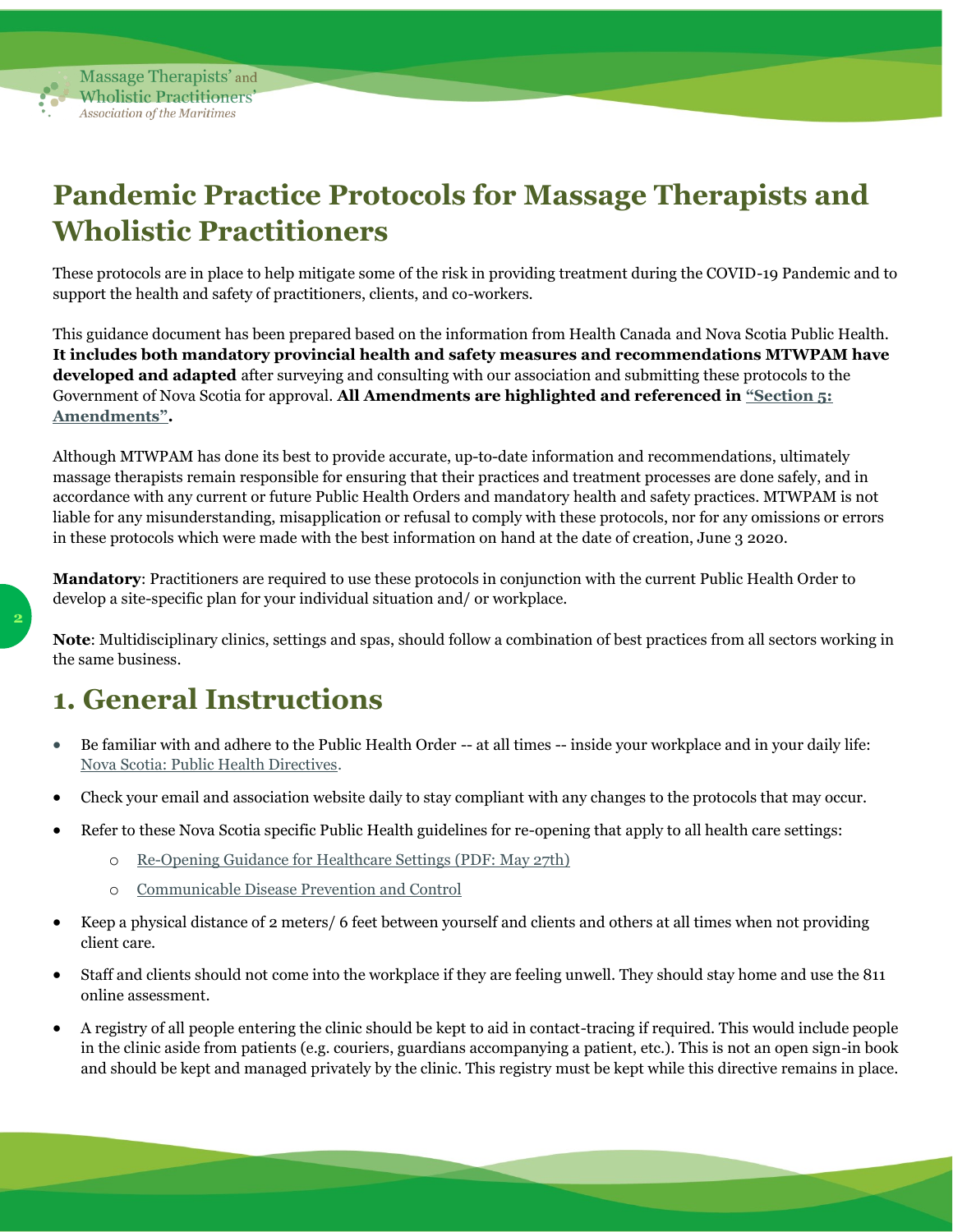

- When a client is paying for their service, contactless payment and billing is preferable when possible. Some options for this include:
	- o Interac/Debit tap options;
	- o Online payment options;
	- o Direct billing when applicable;
	- o Emailing the client a copy of their receipts;
- Wash your hands after handling payments, receipts, or money to/from a client; and,
- Additional guidelines for employers/businesses: [https://www.canada.ca/en/public-health/services/diseases/2019](https://www.canada.ca/en/public-health/services/diseases/2019-novel-coronavirus-infection/guidance-documents/risk-informed-decision-making-workplaces-businesses-covid-19-pandemic.html) [novel-coronavirus-infection/guidance-documents/risk-informed-decision-making-workplaces-businesses-covid-19](https://www.canada.ca/en/public-health/services/diseases/2019-novel-coronavirus-infection/guidance-documents/risk-informed-decision-making-workplaces-businesses-covid-19-pandemic.html) [pandemic.html.](https://www.canada.ca/en/public-health/services/diseases/2019-novel-coronavirus-infection/guidance-documents/risk-informed-decision-making-workplaces-businesses-covid-19-pandemic.html)

## <span id="page-3-0"></span>**2. Public Health Requirements**

## **Re-opening Guidance for Health Care Services Settings**

#### Updated Guidance - [Prepared May 27, 2020](https://novascotia.ca/dhw/cdpc/documents/Re-opening-Guidance-HCP.pdf) (Updated June 3rd)

The following is guidance to support the re-opening of access to previously restricted health care services. All health care services providers must continue to take measures as outlined by Nova Scotia's Chief Medical Officer of Health.

Virtual care through telephone or video consultation should remain the first choice to protect health care professionals, staff and patients. Screening should occur prior to any in-office care.

- ❑ If an in-person visit is deemed essential for care, consideration should be given to planning an initial virtual care visit with patients prior to the in-person visit. This will ensure that patients are only seen in-person for the portion of their care that requires direct assessment.
- ❑ Screening for the current presence of COVID-19 symptoms or exposure to someone who tested positive for COVID-19 in the past 14 days should happen prior to any in-office care. Ideally, this should be done virtually before the patient comes to the office. Patients should also be informed of public health measures within the office space prior to arrival.
- $\Box$  A suggested way to screen patients virtually is to have patients complete the 811 online assessment before they come to the office:<https://when-to-call-about-covid19.novascotia.ca/en>
- $\Box$  If screening is done in another manner, any patient who currently has one or more of the symptoms compatible with COVID-19 should be directed to call 811 to arrange for COVID-19 testing. An in-person appointment should not be booked until testing for COVID-19 is negative.
- ❑ Anyone who arrives for an in-person office appointment and is experiencing COVID-19 symptoms should immediately be asked to wear a surgical/procedure mask and isolated in a space within the office away from others. Patients should be referred to 811 to arrange for COVID-19 testing.
- ❑ To facilitate potential Public Health contact tracing, health care services settings should maintain a client and staff registry documenting patient/staff names, patient/staff contact information, date and time of patient visit and staff work schedules.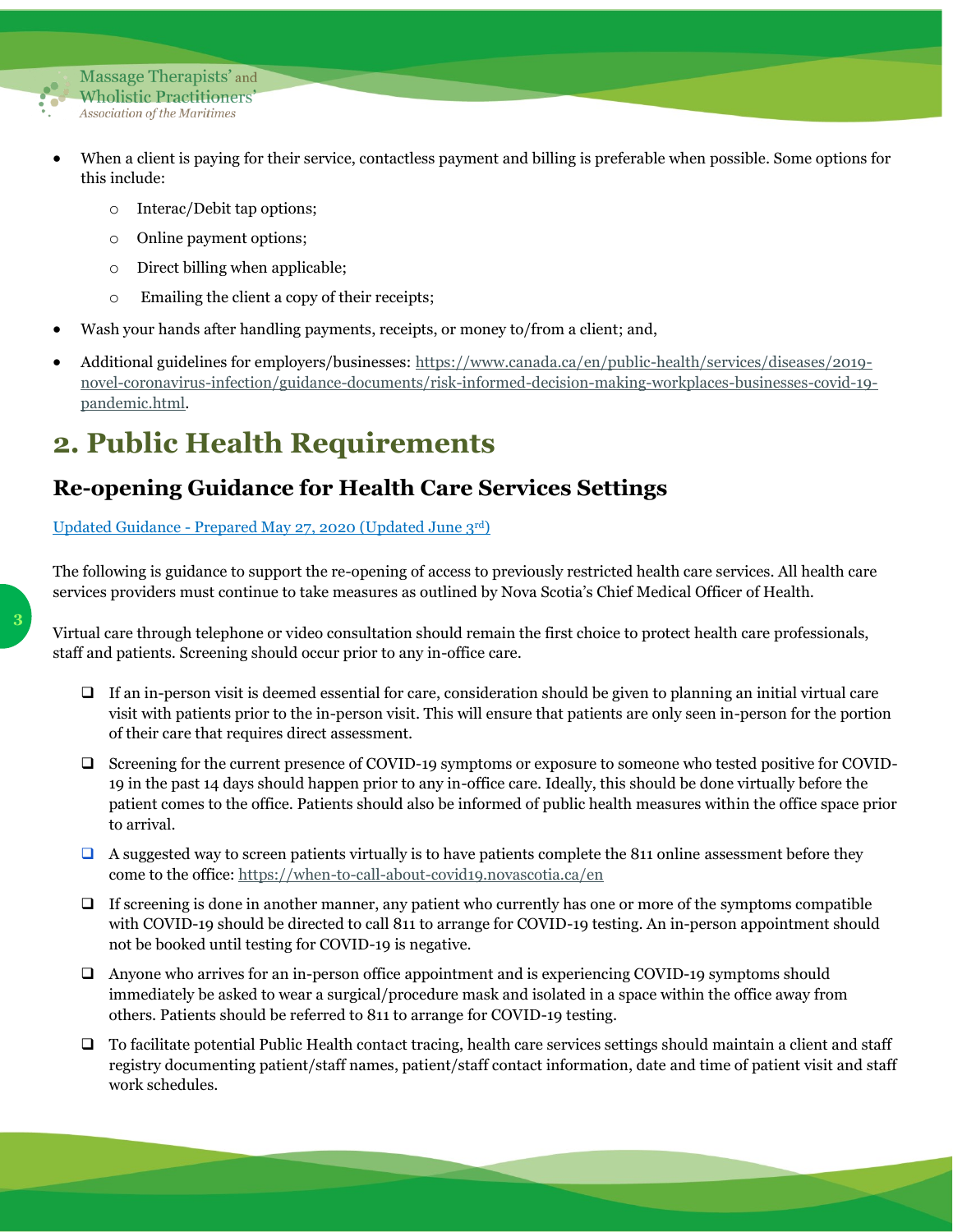

## <span id="page-4-0"></span>**Health care professionals and office staff must stay home if they are ill or experiencing symptoms compatible with COVID-19.**

- ❑ All health care professionals and staff must self-monitor for symptoms.
- $\Box$  If a health care professional/ staff develops symptoms of COVID-19 in the workplace s/he must immediately apply a surgical/ procedure mask and be excluded from work. The individuals should be directed to call 811 to arrange for COVID-19 testing
- $\Box$  Adjust absenteeism policies to enable staff to stay home when ill, in quarantine (self-isolation), or if they are taking care of children or someone who is ill.
- ❑ Ensure plans are in place for increased worker absences due to illness or isolation.
- ❑ Consider posting accessible signage to discourage staff/ patients with symptoms of or exposure to COVID-19 in the past 14 days from entering the office.

## <span id="page-4-1"></span>**Promote and facilitate personal public health measures.**

Everyone plays a part in making the office space and clinical assessment areas safer, including employers, staff, patients, and all others who interact with workplaces/businesses.

- ❑ Keep staff informed about public health advice applicable to your office.
- $\Box$  Promote the use of individual measures (e.g. frequent hand hygiene, avoid touching face, respiratory etiquette, disinfect frequently touched surfaces).
- $\Box$  Post signage to remind staff/ patients to practice good hygiene that is appropriate for the staff/ patient age, ability, literacy level and language preferences.
- ❑ Provide increased access to handwashing facilities (e.g. by placing hand sanitizer dispensers in at office entrance, treatment room entrances and at reception desk) and ensure accessibility for staff/ patients with disabilities or other accommodation needs.
- ❑ Promote, at a minimum, twice daily increased environmental cleaning of staff work environments (e.g. provide sanitizing wipes so staff can clean their own workspace).
- ❑ Ensure all external service providers and suppliers adhere to provincial COVID-19 health and safety requirements when entering your office. Implement strategies to maintain physical distancing and hygiene practices. Physical distancing is 2 metres or 6 feet.
- ❑ **Masks are \*not\* a substitute for physical distancing but are considered a mitigation strategy when performing a procedure.**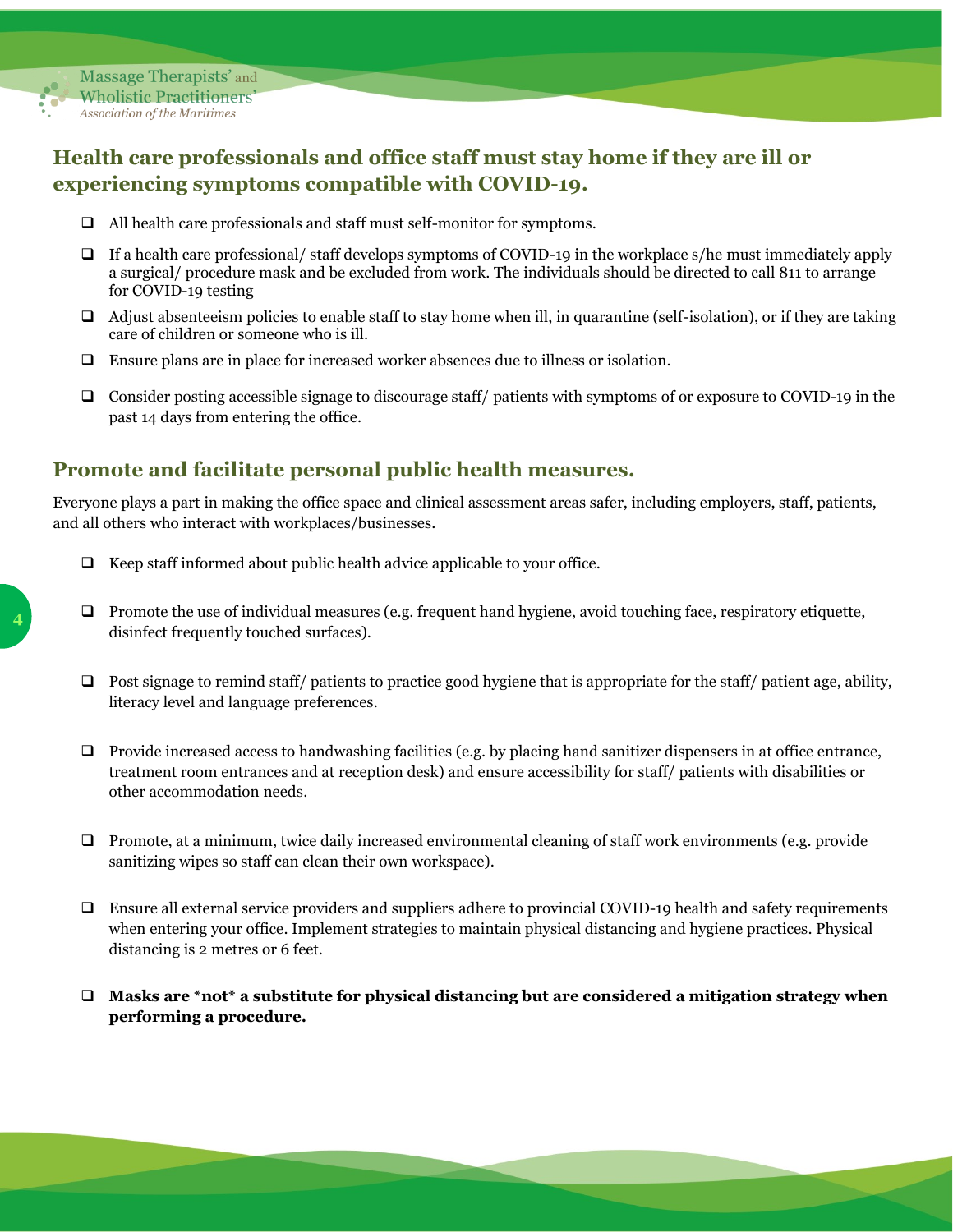

## <span id="page-5-0"></span>**Promote physical distancing (keeping a distance of 2 metres/ 6 feet from others)**

Physical distancing is proven to be one of the most effective ways to reduce the spread of illness.

- ❑ Reinforce general practices to maintain physical distancing, such as avoiding greetings like Handshakes.
- ❑ Establish 2 metre/ 6 feet separation between staff (desks).
- ❑ Schedule in-person appointments in a way to limit the number of people within waiting rooms in keeping with a separation of 2 metres/6 feet. Physical distancing is 2 metres or 6 feet. Masks are not a substitute for physical distancing but are considered a mitigation strategy when performing a procedure.
- ❑ Alternative solutions to waiting in the office should be considered, such as asking people to wait in vehicles and text messaging or calling when appointments are ready.
- ❑ Use visual cues (floor markings) to promote 2 metre/6 feet physical distancing to establish directional flow throughout the office space.
- ❑ Seats in waiting areas must be spaced to maintain a minimum physical distance of 2 metres/6 feet. Household contacts are not required to sit separately.
- ❑ Identify a space where staff or patients can be isolated from others if they have symptoms of COVID-19.
- ❑ Install physical separations between staff at reception/patients (e.g. physical barriers like a plexiglass window).
- ❑ Offices that have lab, diagnostic and ancillary services within their clinic should consider pre-booked appointments and other measures to maintain public health requirements for physical distancing.

## <span id="page-5-1"></span>**Health care professionals should understand indications for the use of medical and non-medical masks.**

- $\Box$  Non-medical masks can be considered in the workplace if a physical barrier (e.g. plexiglass at reception desk) is not in place or if physical distancing of 2 metres/ 6 feet cannot be maintained. Physical distancing is 2 metres or 6 feet. Masks are not a substitute for physical distancing but are considered a mitigation strategy when performing a procedure.
- ❑ Non-medical masks are recommended for individuals in the community while travelling to access health care services and experiencing symptoms or if they will be in close contact with others while symptomatic.
- ❑ Consideration should be given to the use of a non-medical mask by anyone in situations when exposure to crowded public spaces is unavoidable and consistent physical distancing is not possible. *Health care professionals may want to consider non-medical mask use for patients and accompanying support persons as a requirement in the office setting.*
- ❑ Information regarding appropriate use of [non-medical masks may be found through the Public Health Agency of](https://www.canada.ca/en/public-health/services/diseases/2019-novel-coronavirus-infection/prevention-risks/about-non-medical-masks-face-coverings.html#_Appropriate_non-medical_mask)  [Canada's website.](https://www.canada.ca/en/public-health/services/diseases/2019-novel-coronavirus-infection/prevention-risks/about-non-medical-masks-face-coverings.html#_Appropriate_non-medical_mask)
- ❑ Surgical/ procedure masks should be considered in the workplace for all health care professionals and staff providing direct patient care.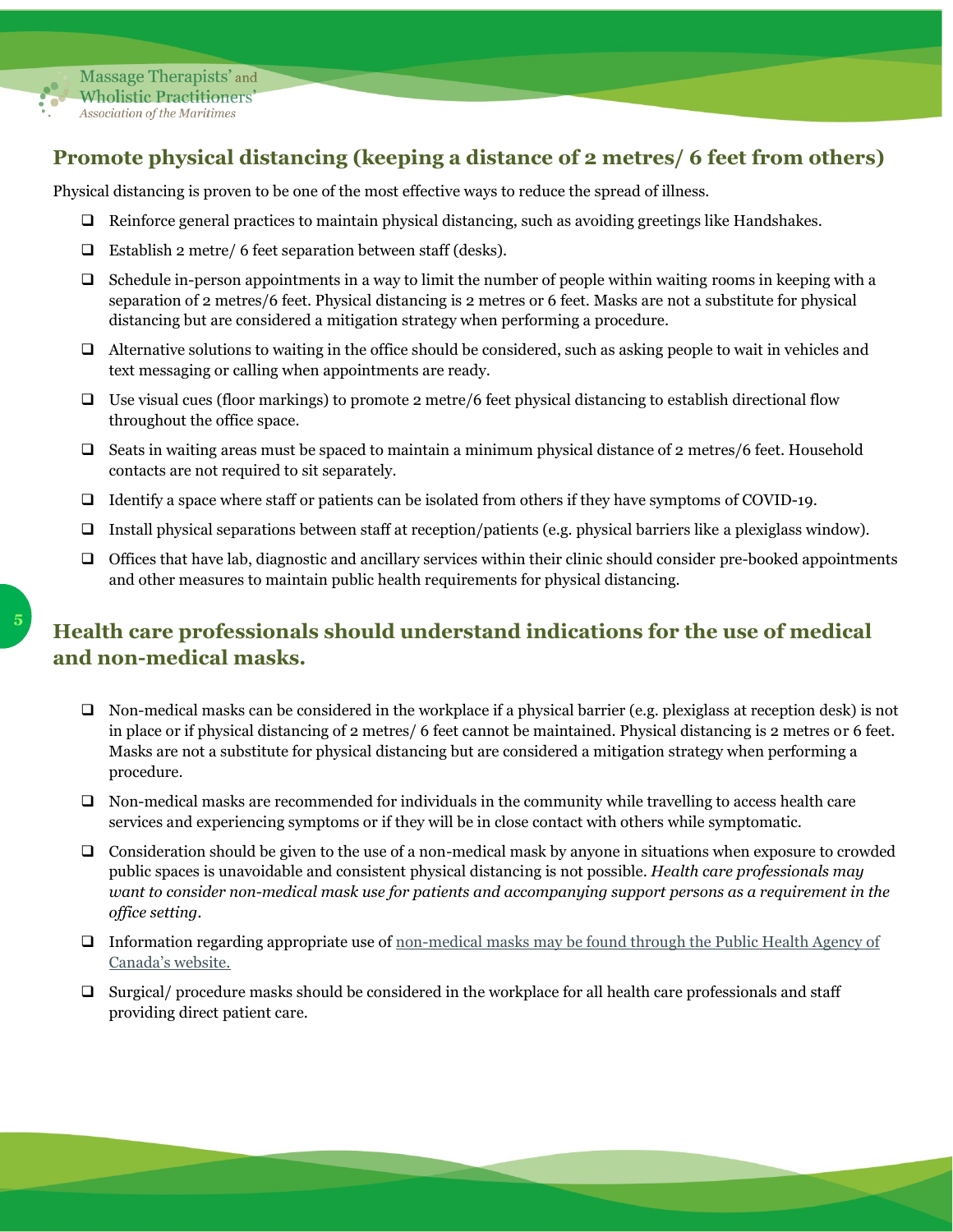

## <span id="page-6-0"></span>**Reduce risks from exposure to high-touch surfaces (surfaces frequently touched by others).**

- ❑ Reduce the number of common surfaces that need to be touched (e.g. no-touch waste containers).
- ❑ Offer contactless payment methods (avoid use of cash), if possible.
- ❑ Non-essential items should be removed from patient waiting areas, including magazines, toys, and remote controls.
- ❑ Clean and disinfect essential shared equipment (medical and non-medical) before and after use.
- ❑ Commonly touched areas should be cleaned and disinfected at least twice daily or whenever visibly soiled. Commonly touched areas include light switches, door handles, toilets, taps, handrails, counter tops, touch screens/ mobile devices, keyboards, reception counters, seating areas (including clinic room seats) and objects or machines used in therapies.
- ❑ Wherever possible, discourage staff from sharing phones, desks, offices and other tools and equipment. If not possible, clean between use and at the end of the day.
- □ Cleaning and sanitizing information is available at:<https://novascotia.ca/coronavirus/staying-healthy/#clean>
- ❑ Staff should be provided access to tissues, no-touch trash receptacles, hand soap, alcohol-based hand sanitizers approved by Health Canada (DIN or NPN number), disinfectants and disposable towels.
- ❑ Limit the exchange of papers. If documents must be exchanged, leave them on a clear surface while maintaining a 2 metre distance. Avoid sharing pens and office equipment. Disinfect after each use.

*Source:<https://novascotia.ca/dhw/cdpc/documents/Re-opening-Guidance-HCP.pdf>*

## <span id="page-6-1"></span>**Hygiene, Cleaning and Disinfecting**

#### <span id="page-6-2"></span>**Keep Your Hands Clean**

- Wash or sanitize hands often, particularly:
	- o Before and after preparing or eating food.
	- o After touching pets.
	- o After handling waste or dirty laundry or using the bathroom.
	- o Whenever your hands look dirty.
- Washing your hands with soap and water is best.
- Rubbing your hands together when you wash them removes visible dirt and germs.
- Disposable paper towels are best for drying your hands if you have some. If not available, use a reusable towel that gets washed often.

If soap and water are not available, and your hands are not visibly dirty, use an alcohol-based hand sanitizer with at least 60% alcohol. Use enough to cover the fronts and backs of both hands and between all your fingers. Rub your hands together until they feel dry.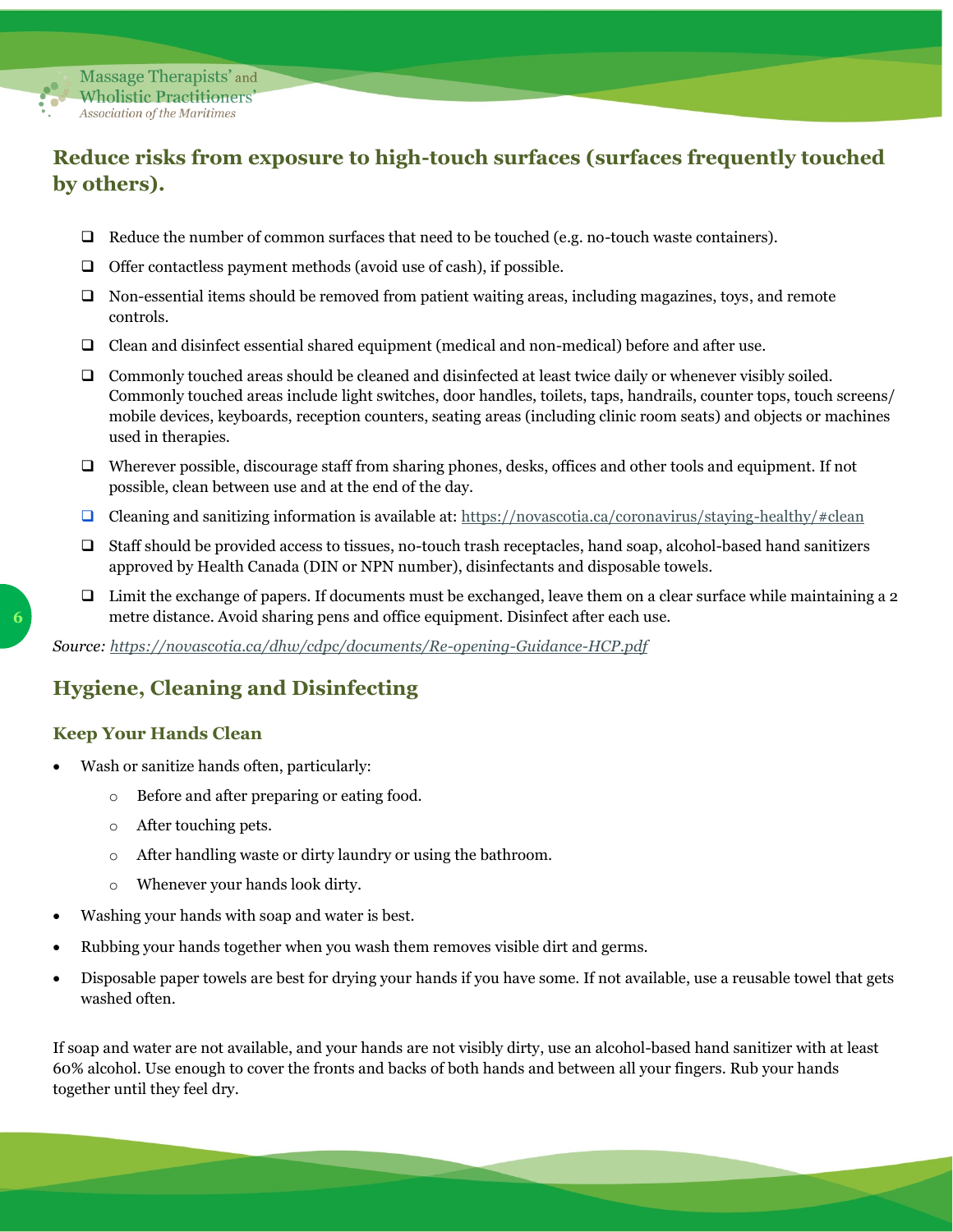

#### <span id="page-7-0"></span>**Cough and Sneeze Etiquette**

Cover coughs and sneezes with a tissue. Throw the used tissue in the garbage and wash your hands or use an alcohol-based hand rub immediately.

- If you do not have a tissue, cough and sneeze into your elbow, not your hand.
- Avoid touching your eyes, nose and mouth. If you need to touch your face, wash your hands first.

#### <span id="page-7-1"></span>**Cleaning and Disinfecting**

- Viruses can live on surfaces for several days. You can reduce the number of germs and reduce your risk of infection by cleaning and disinfecting every day.
- You should clean the surfaces and objects you touch most frequently at least once a day, or more if needed.
- Clean and disinfect things like doorknobs, light switches, railings, toilets and tabletops every day. Wash with soapy water first. Then disinfect with household cleaning products, following the directions on the label.
- If household cleaning products are not available, you can make a diluted bleach solution following the instructions on the bleach label. Or you can make a solution 5 mL of bleach per 250 mL of water, or 20mL per litre.
- You need to mix a fresh batch of the bleach mixture every day for it to work properly.
- Disinfect phones, remote controls, computers and other handheld devices with 70% alcohol or wipes.
- Wash or launder clothing, sheets and towels regularly.
- Take your garbage out regularly. Wash your hands after.

*Source:<https://novascotia.ca/coronavirus/staying-healthy/#clean>*

#### <span id="page-7-2"></span>**How Coronavirus Spreads**

Human coronaviruses cause infections of the nose, throat and lungs. They are most commonly spread from an infected person through:

- ❑ Respiratory droplets generated when you cough or sneeze.
- ❑ Close, prolonged personal contact, such as touching or shaking hands.
- ❑ Touching something with the virus on it, then touching your mouth, nose or eyes before washing your hands.
- ❑ Current evidence suggests person-to-person spread is efficient when there is close contact.

#### *Source: [Health Canada: Coronavirus Disease \(COVID-19\): Prevention and Risks](https://www.canada.ca/en/public-health/services/diseases/2019-novel-coronavirus-infection/prevention-risks.html)*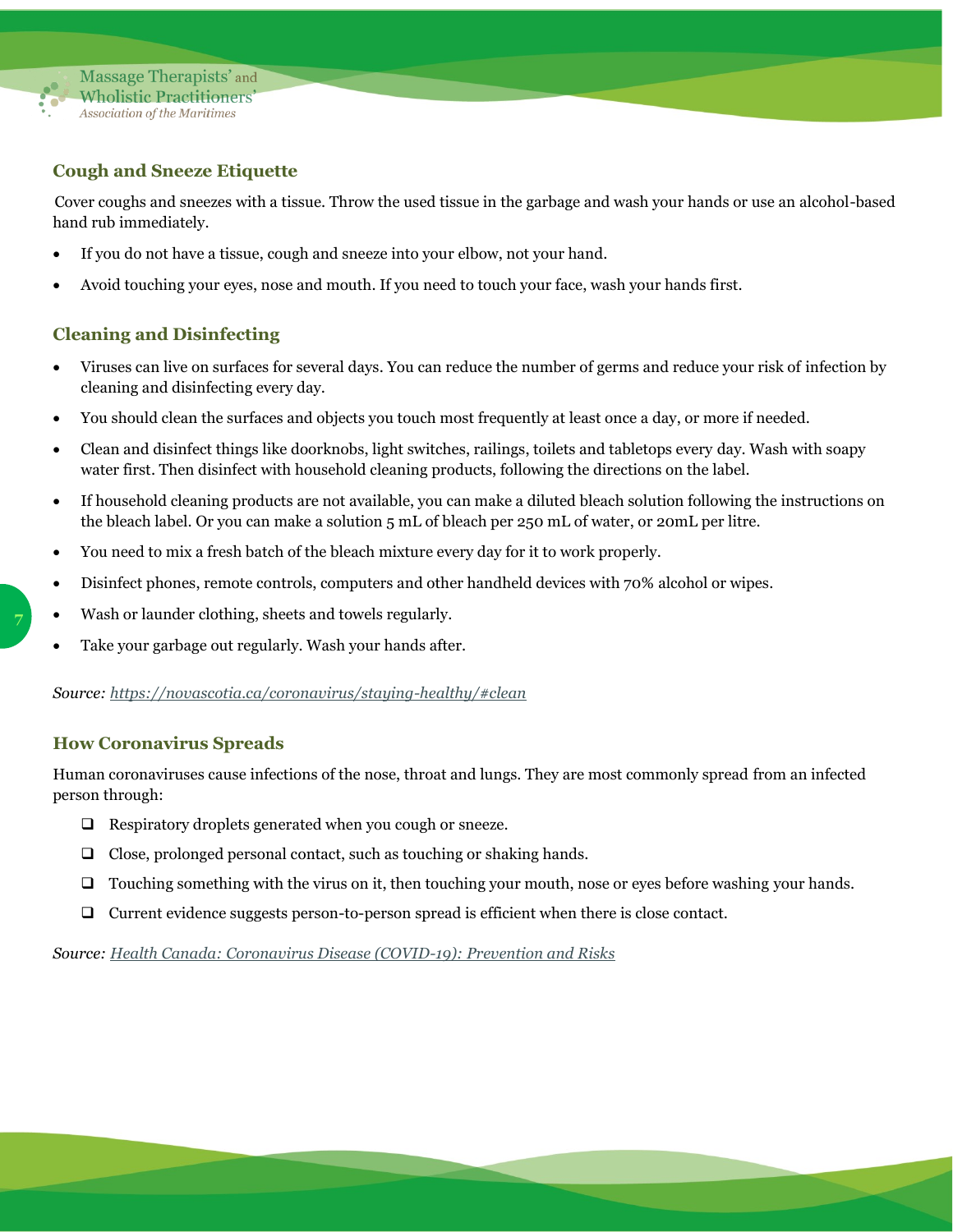

## <span id="page-8-0"></span>**Client Screening**

Please follow the directions for pre-appointment and in-person screening again before treatment takes place.

These Client Screening initiatives are described fully in the Public Health Requirements section. Public Health Directives  $\rightarrow$  [Re-Opening Guidance for Healthcare Settings \(PDF: May 27](https://novascotia.ca/dhw/cdpc/documents/Re-opening-Guidance-HCP.pdf)<sup>th</sup> Rev: June 3<sup>rd</sup>)

- ❑ Client intake should be done online if possible, at least 3-5 days in advance -- to allow time for any possible COVID-19 symptoms to appear -- and to allow for any necessary cancellation.
- ❑ Cancellation fees due to COVID-19 symptoms are strongly discouraged during the pandemic.
- $\Box$  Have a pre-treatment conversation by phone in advance  $3 5$  days before their visit to discuss the reason they are seeking treatment and go over your proposed treatment plan to minimize long conversations in the enclosed treatment room.

#### <span id="page-8-1"></span>**The screening questions are as follows:**

- Do you have any one of the following symptoms?
	- o Pre-existing conditions or co-morbidities?
	- o Fever (chills, sweats)
	- o Cough or worsening of a previous cough
	- o Sore throat
	- o Headache
	- o Shortness of breath
	- o Muscle aches
	- o Sneezing
	- o Nasal congestion/runny nose
	- o Hoarse voice
	- o Diarrhea
	- o Unusual fatigue
	- o Loss of sense of smell or taste
	- o Red, purple or bluish lesions, on the feet, toes or fingers without clear cause

Inform the client during the pre-assessment screening of the new policies and procedures in place at your practice so they are prepared when they arrive.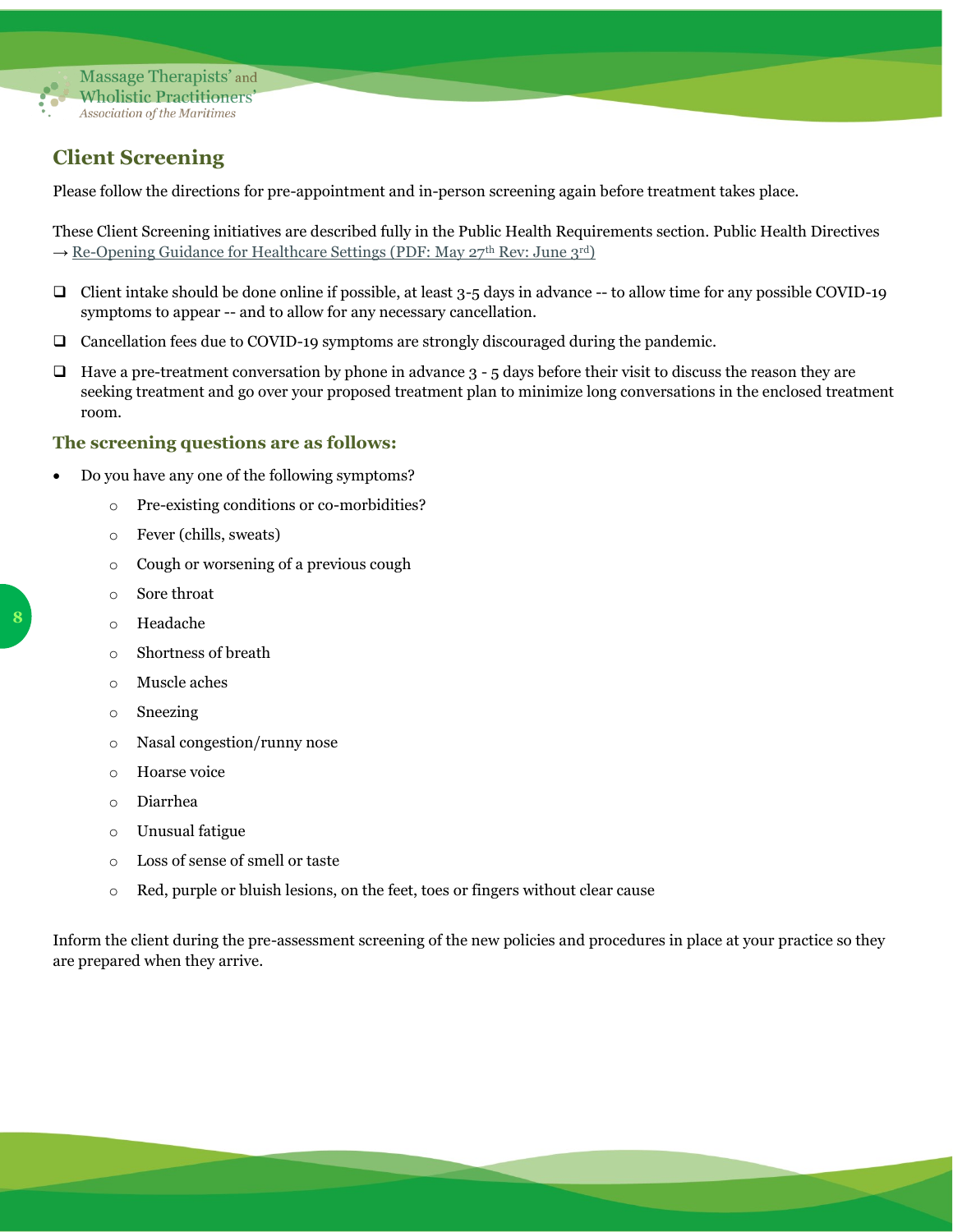

### <span id="page-9-0"></span>**Use of Masks**

Clients are to arrive already wearing a clean mask of their choice. They should enter the business already wearing their mask. You can email them instructions on how to don/doff their mask safely in the pre-screening phone call/email.

If a client does not have a mask on arrival, please have them sanitize their hands and don a mask that you provide. Maintain physical distancing to remain 6 feet away as they don/doff the mask.

It is mandatory that both practitioner and client wear a mask during the entire appointment.

## <span id="page-9-1"></span>**3. Association Specific Recommendations**

The recommendations below have been developed by MTWPAM with the goal of best protecting the health of massage therapists and their clients.

## <span id="page-9-2"></span>**Supplies and PPE**

#### <span id="page-9-3"></span>**Masks**

- ❑ Medical/Surgical grade masks are preferred for therapist use.
- ❑ A new mask must be worn for every appointment to avoid bacteria and microbe buildup.
- ❑ Masks must be made available for clients who may not have one on arrival.
- ❑ Non-Medical masks may be used for therapist or client as long as they are changed after each appointment and promptly laundered.
- ❑ Masks are mandatory for both clients and therapists

#### <span id="page-9-4"></span>**Clothing/ Coverings**

- $\Box$  Washable clothing covering for the therapist that covers any area that may inadvertently come in contact with the client while performing the treatment.
- ❑ May be short-sleeved and must come down to below the hips.
- $\Box$  This may be a smock, lab coat, apron or long shirt of your choice as long as it covers any areas that may contact the client or massage table.
- ❑ Must have buttons or a zipper to avoid the potential of transferal of viral particles to your face when donning/ doffing.
- ❑ A new clothing covering must be worn for each client.

#### <span id="page-9-5"></span>**Goggles and Face Shields**

❑ Goggles and/or face shields should be worn when working with clients and must be disinfected between each client.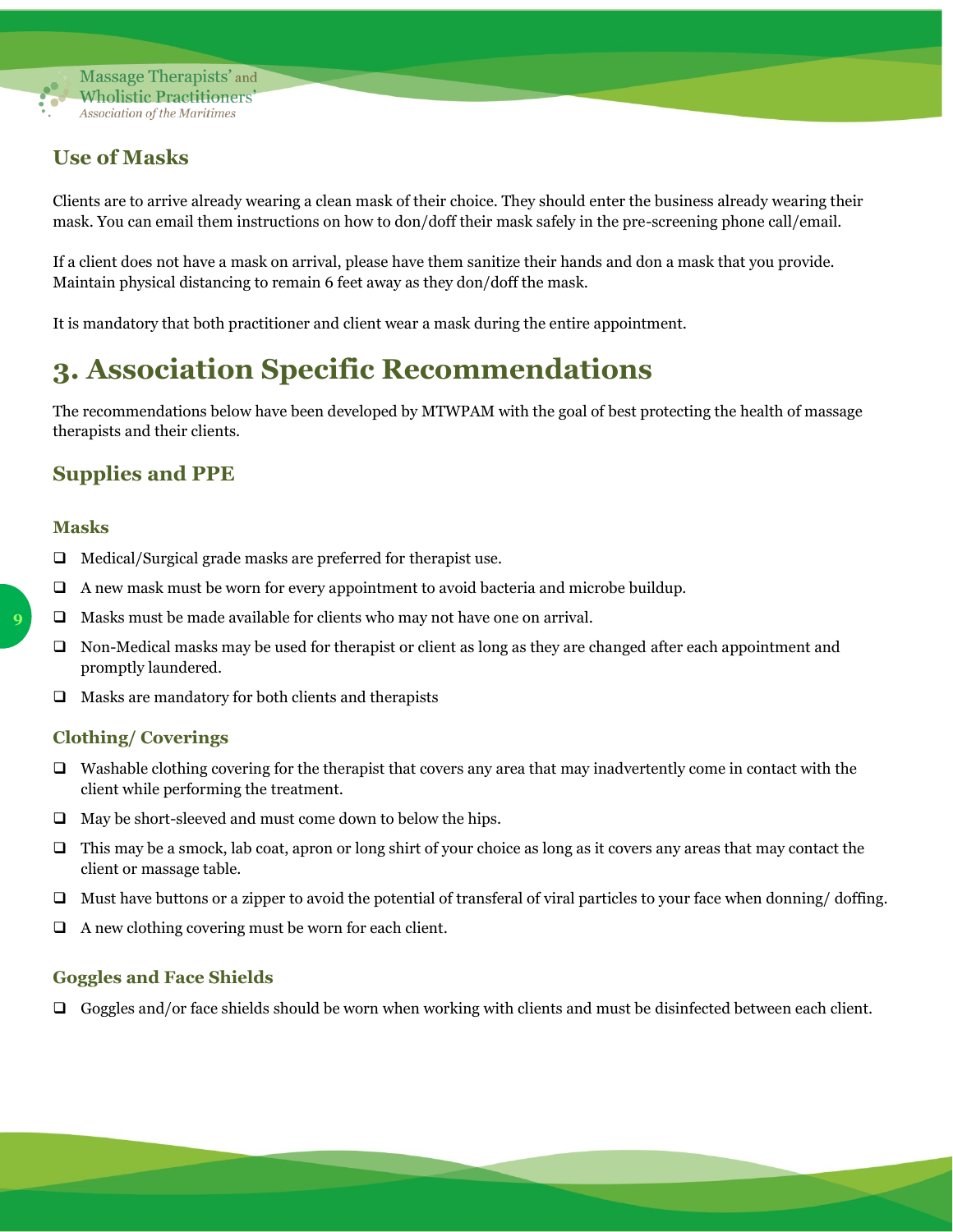

#### <span id="page-10-0"></span>**Gloves**

- ❑ Gloves must always be available. The practitioner may use gloves if they prefer.
- ❑ Please note that gloves do not replace the requirement for proper hand hygiene and must be changed using proper donning and doffing techniques between clients.
- ❑ Clients also have the right to request that the therapist wear gloves for the duration of their treatment.

#### <span id="page-10-1"></span>**Note on Mask use by Therapists**

Therapists may remove their mask when not in treatment as long as they can maintain physical distancing with others in the workplace if they feel comfortable in doing so (so they can breathe naturally).

#### <span id="page-10-2"></span>**Other Specific Items**

- ❑ Foot-pedal garbage cans must be in every treatment room, bathroom, and waiting room, staff area.
- ❑ Solid (no-holes) laundry hampers, with a solid lid for every treatment room, that can be cleaned between appointments:
	- o May be lined with a garbage bag or completely cleaned and disinfected after each use.
	- $\circ$  For laundry that must be taken home to wash, tie the bag and place it in your trunk. Apply the same caution to avoid cross contamination, dispose of the garbage bag immediately after placing your linen in the washer. Wash your hands.
- ❑ Tissues must be available throughout the entire space and in each treatment room.
- ❑ Hand sanitizer that is 60% alcohol or higher must be available inside the entry to the business, each treatment room, and staff area at all times.
- $\Box$  Sufficient paper towels must be available for drying hands at all sinks.
- ❑ Hand towels that get washed and reused are not recommended at this time.

#### <span id="page-10-3"></span>**Ventilation of the Treatment Area**

MTWPAM strongly believes massage therapists and clients are best protected by practicing in well-ventilated treatment areas until such time as the global COVID-19 pandemic is no longer a threat to health.

- ❑ The treatment room must have a sufficient amount of fresh, clean air at all times.
- ❑ HVAC systems must be clean and kept in good order.
- ❑ Air conditioning and fans that blow air around the treatment room are not recommended without a purification system in place.
- ❑ If your treatment spaces are/were hot and stuffy then MTWPAM feels they could lack sufficient air flow and could possibly lead to an increased risk of transmission of COVID-19 or other respiratory issues.

To mitigate this, we recommend all treatment rooms have a Health Canada approved air purifier with a HEPA filter capable of filtering down to a minimum safe level.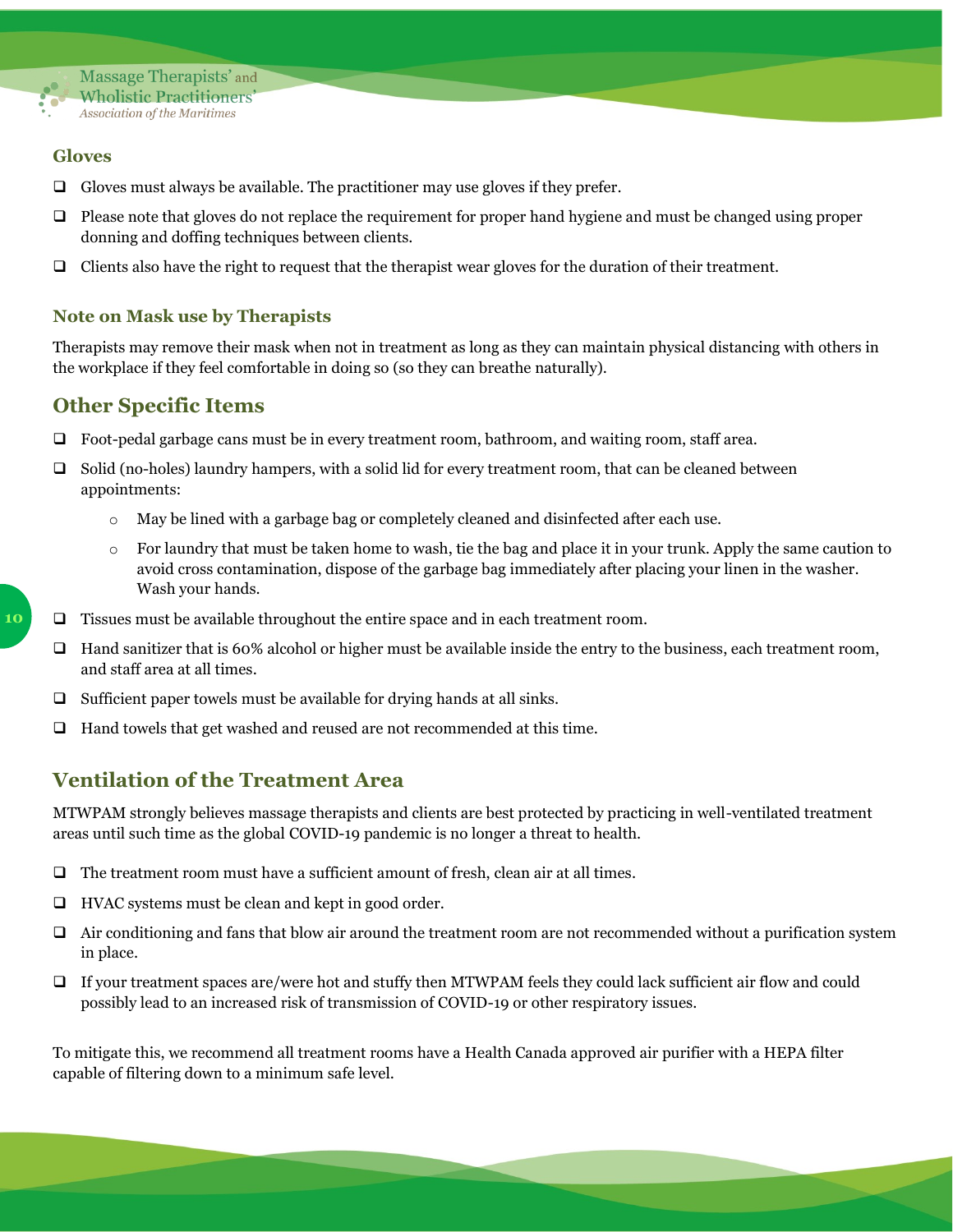

MTWPAM strongly recommend a technology such as **Aerus ActivePure** technology for all treatment settings due to the unavoidable fact that we will be spending a significant amount of time in close contact with our clients in an enclosed space. Physical distancing cannot be maintained and for that reason air cleanliness becomes a need to reduce potential viral load.<http://www.beyondbyaerus.com/Site/Products>

We do not recommend therapists work in enclosed rooms with poor air circulation and/or lack of windows during the COVID-19 pandemic unless protective air quality devices have been installed in every treatment room or in the central HVAC system to protect the entire workplace. MTWPAM feels this is a public health and safety concern and a health risk to the therapist and the public.

MTWPAM wants to make members and their employers/contractors aware of [Occupational Health and Safety Regulation](https://novascotia.ca/just/regulations/regs/ohsgensf.htm)   $15$  (in particular 15(2)) which addresses an employer's responsibility to ensure general ventilation requirements are adhered to.

### <span id="page-11-0"></span>**Schedule Management During COVID-19**

Client appointments must be scheduled with a 60-minute space between them IF the therapist is responsible for patient billing, increased cleaning protocols, laundry and disinfection. 60 minutes will allow the therapist time to remove used laundry from the room safely, clean and then disinfect all surfaces, take off their protective equipment and replace it with clean PPE, allow them time to complete treatment notes, and allow time for self-care (stretching, hydration, bathroom breaks, snacks, and break from using PPE) throughout the day.

IF the business has a staff member dedicated to the cleaning and disinfecting of the treatment rooms and handling laundry so that the therapist can focus on their treatment notes and PPE procedures 30 minutes between appointments is allowable.

Increased time between clients also allows the air to clear, and cleaning/ disinfection product smells to dissipate.

15 minutes between client appointments is not acceptable for practice during the pandemic as it will lead to human error.

30 - 60-minute spaces will also allow for less chance of clients being in the main areas of the business together and easier staggering of appointments. Clients should not be arriving for treatment at the same time if multiple practitioners are working at the same time.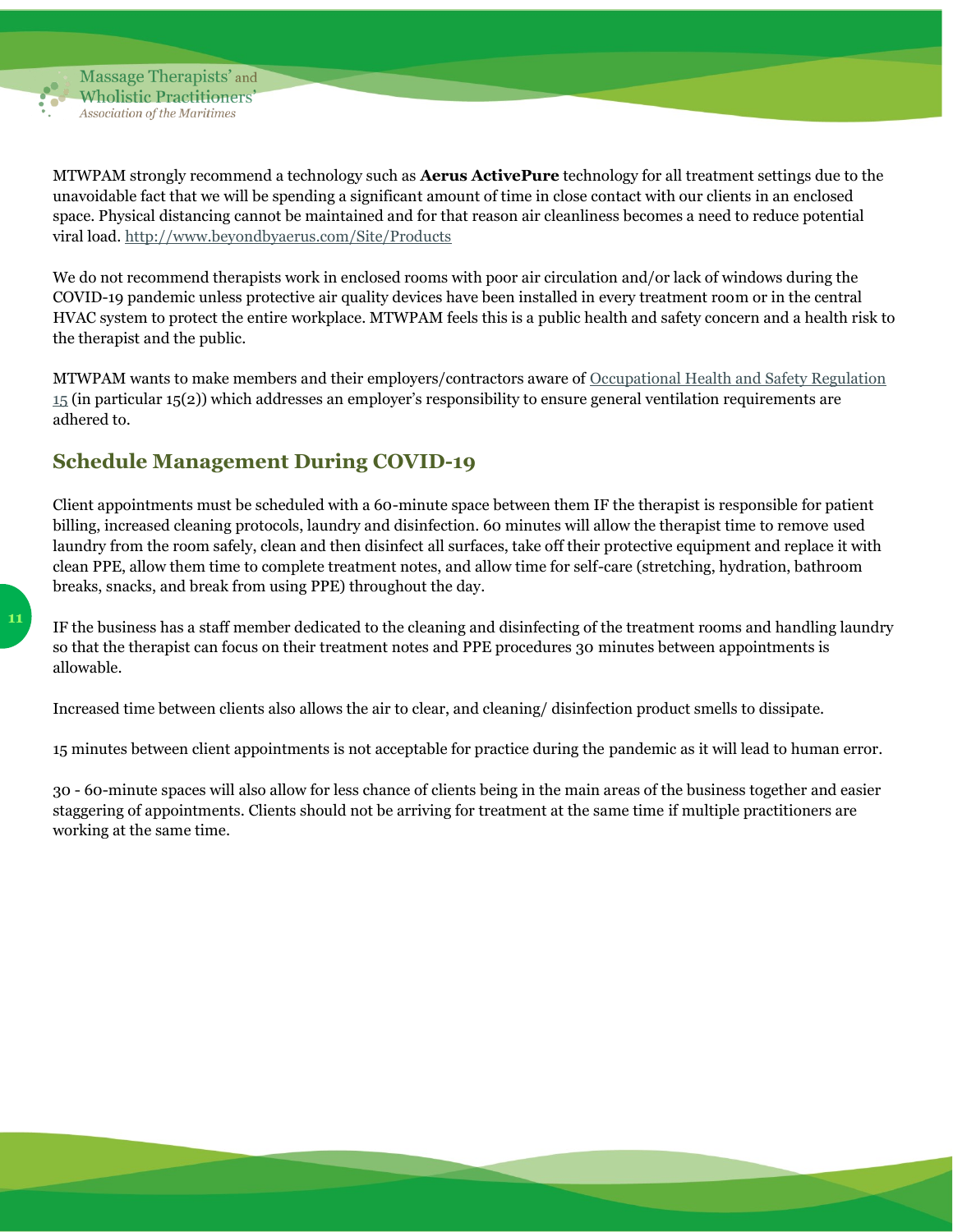

## <span id="page-12-0"></span>**The Treatment Room Set-Up**

- ❑ All unnecessary items must be removed for faster and more thorough cleaning of surfaces.
- ❑ Table warmers and fleece pads must be covered with a professional-grade vinyl table cover that can be cleaned and disinfected after every use or must be removed.
- ❑ Pillows covered in a vinyl protector.
- ❑ New blanket per treatment
- ❑ Clean linens may not be stored in the treatment room, they must be kept in a closed cabinet in another area of the business to avoid cross-contamination.
- ❑ An empty laundry hamper must be in the treatment room so the used linens can be deposited immediately post treatment. Linens must be rolled up carefully, never shaken, to avoid dispersing particles into the air.
- ❑ Each client must have a paper cup or individual receptacle for lotions, creams or oils. Pump bottles, holsters, or squeeze type dispensers can harbor bacteria and pathogens and should be avoided.
- ❑ Consider having a large receptacle for client clothing and personal items. This will also be disinfected post-treatment.

### <span id="page-12-1"></span>**The Treatment: How is it Different Now?**

Clients may not feel comfortable lying in a prone position with their mask on for very long periods.

Nasal drip can also pose an issue in that their mask would then be considered soiled and require changing.

- Treatment can be adapted by using a side-lying position and the client must wear a mask the entire time they are in the treatment.
- Pillowcase pockets in prone are not recommended as it would require the client to remove and replace their mask, which could possibly spread droplets. (if they turn their head and cough suddenly with no mask on)

Therapists may wish to keep treatments short (in the 30 to 45-minute range) as they return to practice in our new way of doing things. This is up to the therapist whether they are an employee or contractor. An employer cannot insist that a therapist perform 60-minute or 90-minute treatments if the therapist is uncomfortable with that amount of client contact. (Strongly recommended)

Client/therapist communication during treatment should be limited to client feedback on pain/pressure/effectiveness and the therapist checking in to make sure the client is comfortable during techniques or to give instructions on positioning.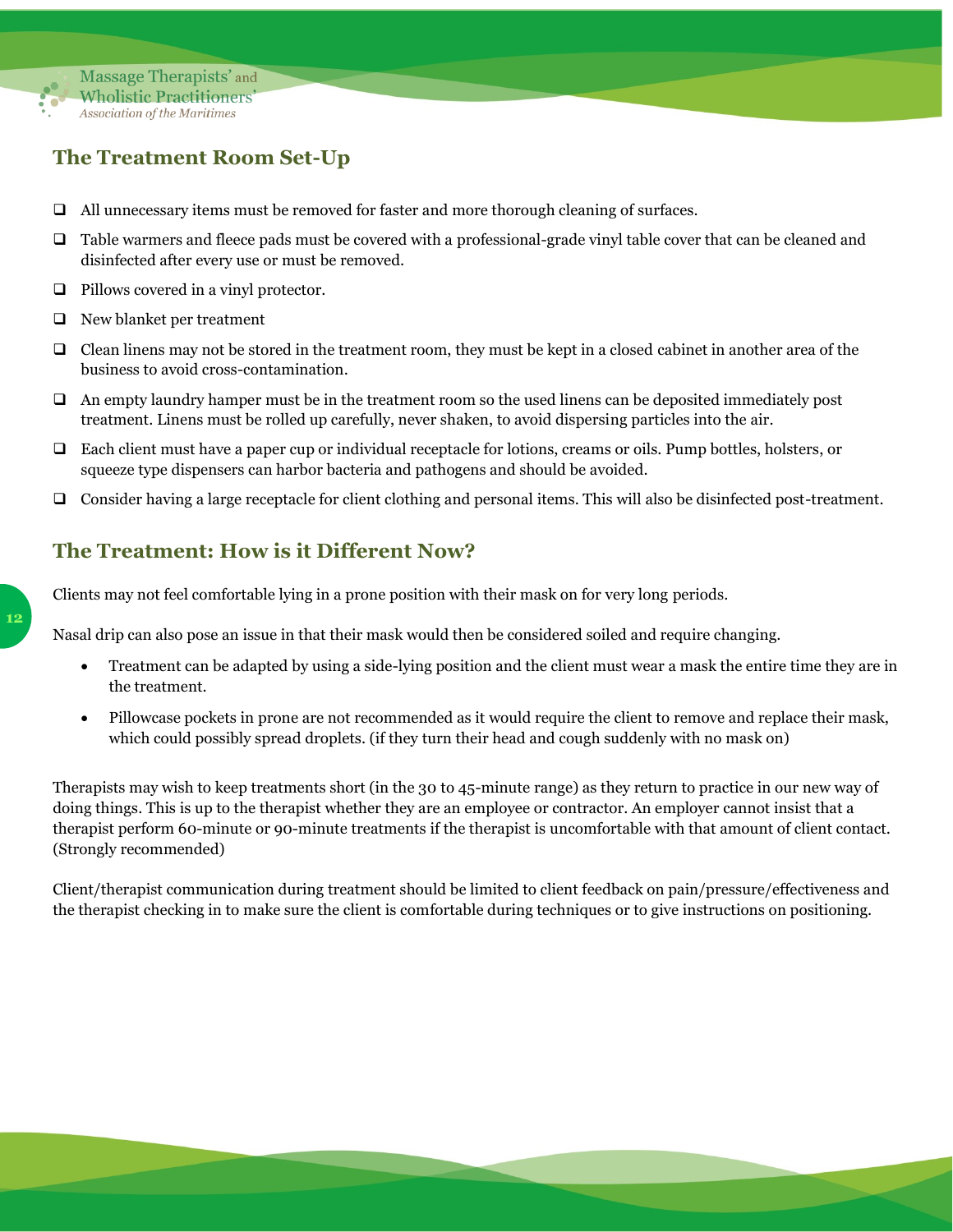

#### <span id="page-13-0"></span>**Use of Specialized Tools**

Tools such as hot stones, cups, gua sha, bamboo, warming cabinets, and hot towels are permitted with the following provisions: (Revised)

- Tools should be only be used if they are of a material that can be cleaned and disinfected.
- Tools should be kept in good condition and any tools that are no longer smooth and cleanable should be removed from service as they cannot be cleaned and disinfected properly (if there are cracks or crevices, et cetera).
- Members must thoroughly clean their tools with warm/hot water and soap before disinfecting them with a Health Canada approved solution effective against COVID-19,
- The solution must be left on for the recommended time for full effect.
- Once clean and dry please keep tools stored in a container with a cover until ready for use.
- Do not leave tools out on shelving or counters in the treatment room.

#### <span id="page-13-1"></span>**Other Considerations**

"Couples" or multiple-client treatments in the same space are prohibited at this time to preserve physical distancing and client/therapist safety.

Intra-oral work is contraindicated at this time due to the high-risk nature of being face to face with the client unmasked.

The muscles of the jaw may still be worked on externally in areas the mask is not covering, with gloves, if you are trained in techniques that do not pull the skin (pin and stretch, myofascial release, et cetera). Only perform this if the client is seeking treatment for this issue and you explain the protocol beforehand.

Remove gloves by carefully peeling them off and immediately wash hands appropriately.

Massage of the face and scalp is contraindicated at this time. The client mask must stay in place which makes facial massage impractical.

Spending a long time seated at the head of the table is not advisable at this time.

For Foot Massage the therapist may wish to use gloves, or leave the feet until last, and sanitize hands with hand sanitizer immediately after.

Water or other drinks should not be provided to clients at this time. Having bottled water on hand to provide them with as they leave to consume outside may be a nice gesture.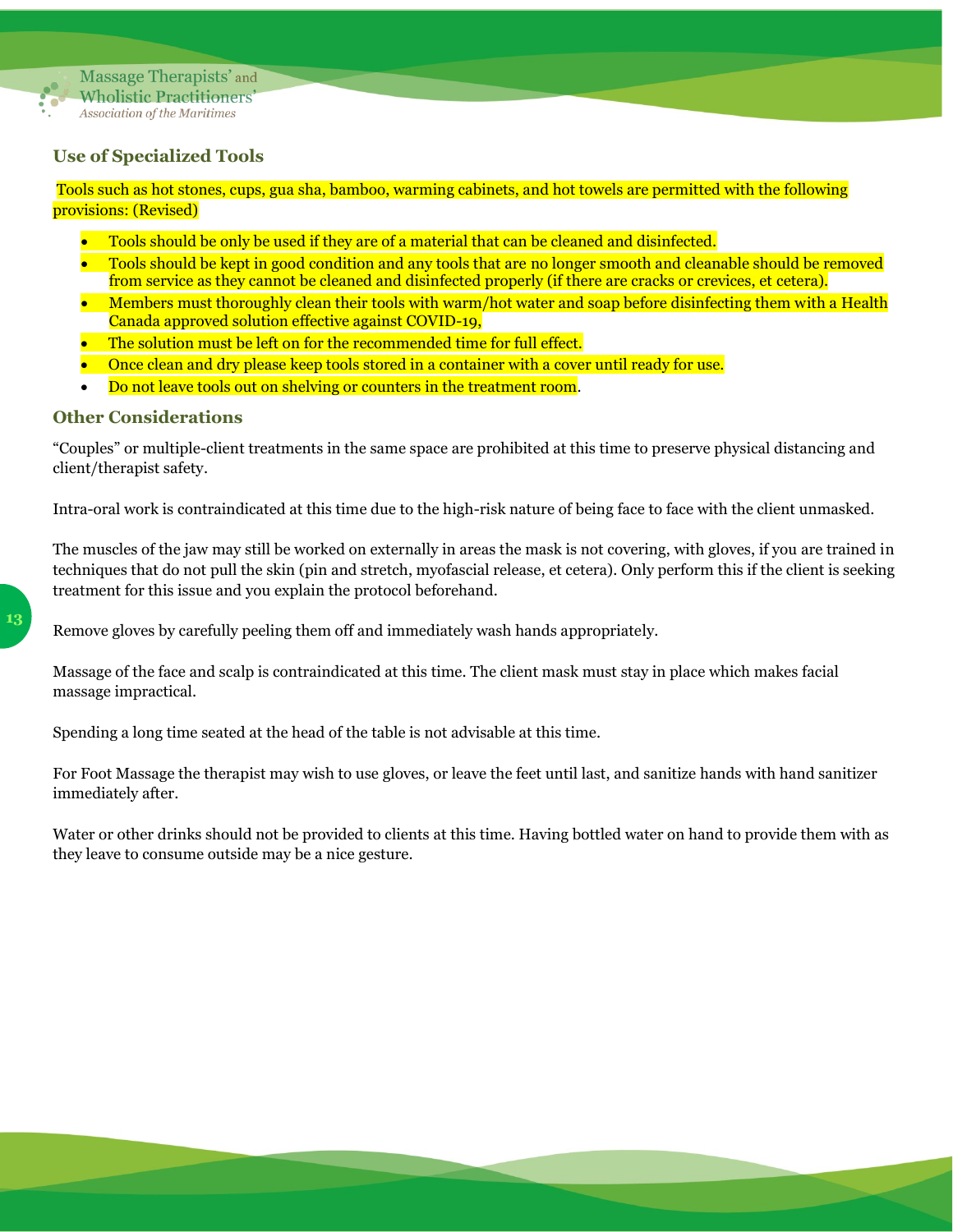

#### <span id="page-14-0"></span>**A Note on Treating Headache / Muscle Soreness / Fatigue**

These commonly treated symptoms are on the list for referral to 811.

Use your professional judgement and intake skills to determine if these came on very suddenly, or are chronic issues they have had in the past, or have recently done something that could have possibly caused the symptom, or if there have been other signs and symptoms associated with their current issue.

- ❑ A full body ache without cause should always be referred to 811 for assessment.
- ❑ Also remember that whenever in doubt, refer out to 811 and have them reschedule at a later date.
- ❑ This is for the benefit of their health and for the community.

#### <span id="page-14-1"></span>**Post-Treatment Cleaning**

- ❑ After linens have been removed, wash all surfaces of the table and headrest with warm, soapy water.
- ❑ Spray a disinfectant and leave on the surfaces for the recommended time indicated on the label.
- ❑ This is a good time to place your linens in the washing machine if one is on-site. See Laundry Protocol.
- ❑ Be sure to disinfect any surface that has been touched by therapist or client during the appointment.

### <span id="page-14-2"></span>**Laundry Protocol**

Linens include massage sheets, face rest, covers, pillow cases, bolster covers, hand towels, bath sheets or towels, bath or shower mats, hair wraps, bathrobes, blankets, and any other cloth material used to cover surfaces or cover the client during a massage session.

Soiled linens are defined as any cloth material used during a massage session that makes contact with the client's skin or hair. Any linen that touches a client's skin or hair must be properly laundered before use with another client.

- ❑ Wear a face mask and gloves and smock while handling soiled items post-treatment. Store these linens in a leak-proof container and/or plastic bag.
- ❑ At the conclusion of a treatment, gather up and remove all soiled linens from the session room. Do not leave used linens in the treatment room.
- ❑ Do not shake used linens as this may disperse droplets into the air.
- ❑ You can add your used smock directly to this load and then wash your hands again up to the elbows.
- ❑ Wash linens with detergent in hot water, fabric-safe bleach (or alternative) and dry on the highest heat setting possible for your linens.
- ❑ Wash linens promptly at the end of your workday.
- ❑ Always wash and/or disinfect your hands after handling used/soiled linens and before resetting your treatment table with clean linens.
- ❑ Clean linens are stored outside the treatment room apart from any location where they may come into contact soiled linens (in an enclosed cabinet and/or container to avoid cross-contamination).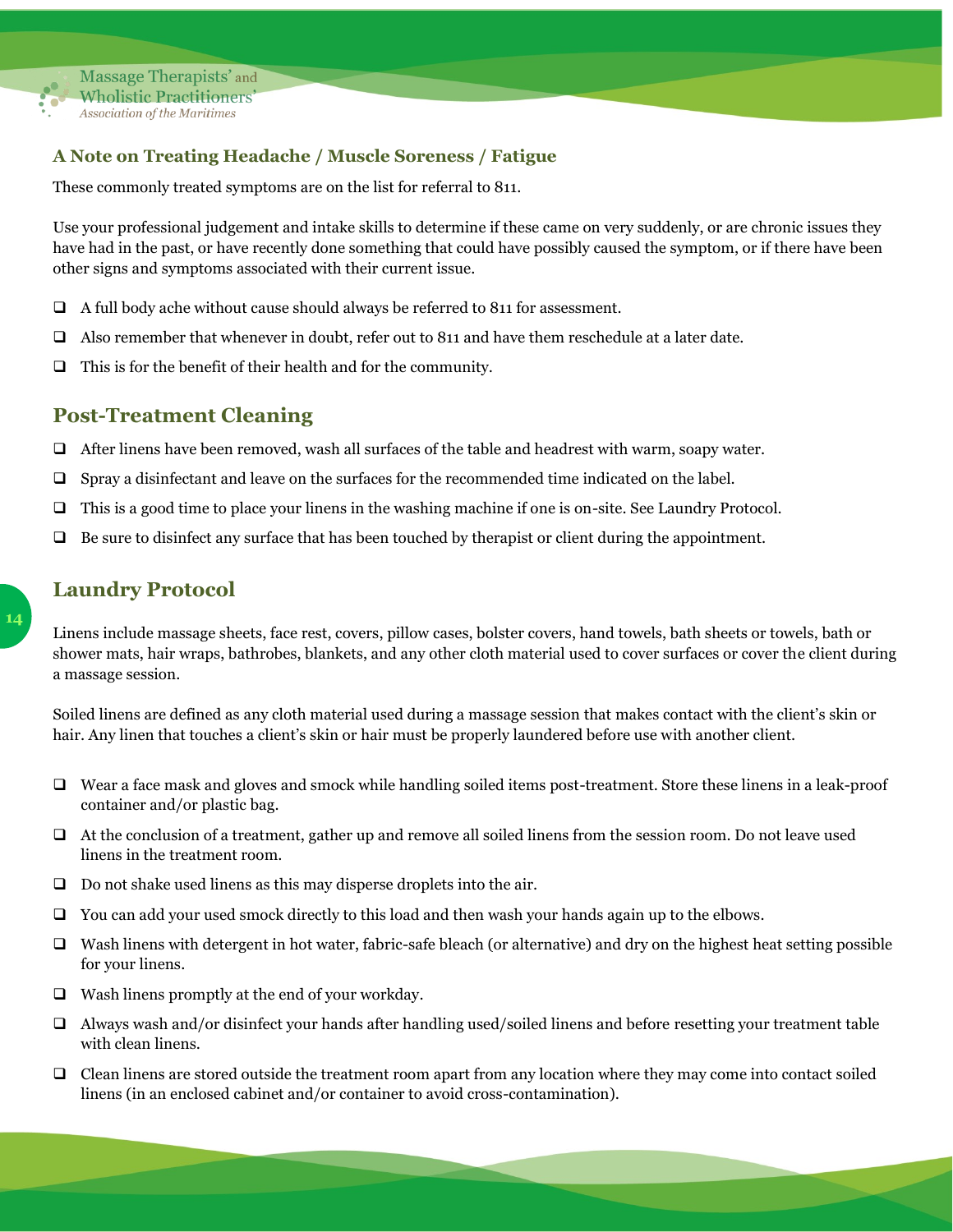

## <span id="page-15-0"></span>**Mobile/ Outcall Treatments**

- ❑ Residential Mobile/ Outcall Treatment is not recommended by MTWPAM at this time. Practitioners are unable to control the cleanliness or disinfection practices at client homes, exposing the practitioner to increased risk of infection.
- ❑ At corporate on-site settings practitioners are still subject to the same cleanliness and disinfection protocols as other massage business locations, to the proper management of linens, to pertinent client policies and procedures, and to practitioner hygiene, and PPE requirements.

### <span id="page-15-1"></span>**Populations Susceptible/Vulnerable to Increased Risk of Complications due to COVID-19\***

It is the professional opinion of MTWPAM that these populations should not receive full body circulatory techniques such as general swedish massage or deep tissue therapy due to increasing concerns in the medical field surrounding blood clotting issues that could be present if a client was a pre-symptomatic or asymptomatic carrier of COVID-19. This may be seen as an extreme caution, but it is here to protect the public and our integrity as Health care providers that keep the client's best interests at heart.

For more Information:<https://thrombosiscanada.ca/blood-clots-and-covid-19/>

We recommend that you use alternative techniques that do not greatly increase circulation -- if you are trained in these modalities. Please refer these clients to a practitioner that can address their treatment needs in a different way; that is, chiropractic, physiotherapy, or acupuncture, osteopathy, another therapist.

Please refer to [Health Canada: People who are at High-Risk for Severe Illness](https://www.canada.ca/en/public-health/services/publications/diseases-conditions/people-high-risk-for-severe-illness-covid-19.html)

#### <span id="page-15-2"></span>**Who is at High Risk Should They Contract COVID-19? \***

- ❑ People with medical conditions including:
	- o Heart disease
	- o Hypertension (high blood pressure)
	- o Lung disease
	- o Diabetes
	- o Cancer
	- $\circ$  People with weakened immune systems from a medical condition or treatment, such as chemotherapy
	- o Older adults
	- $\circ$  Children under the age of 13 and infants (MTWPAM added recommendation)
	- o High-risk prenatal clients (MTWPAM added recommendation)

#### *\* This provision may be updated as the pandemic conditions evolve.*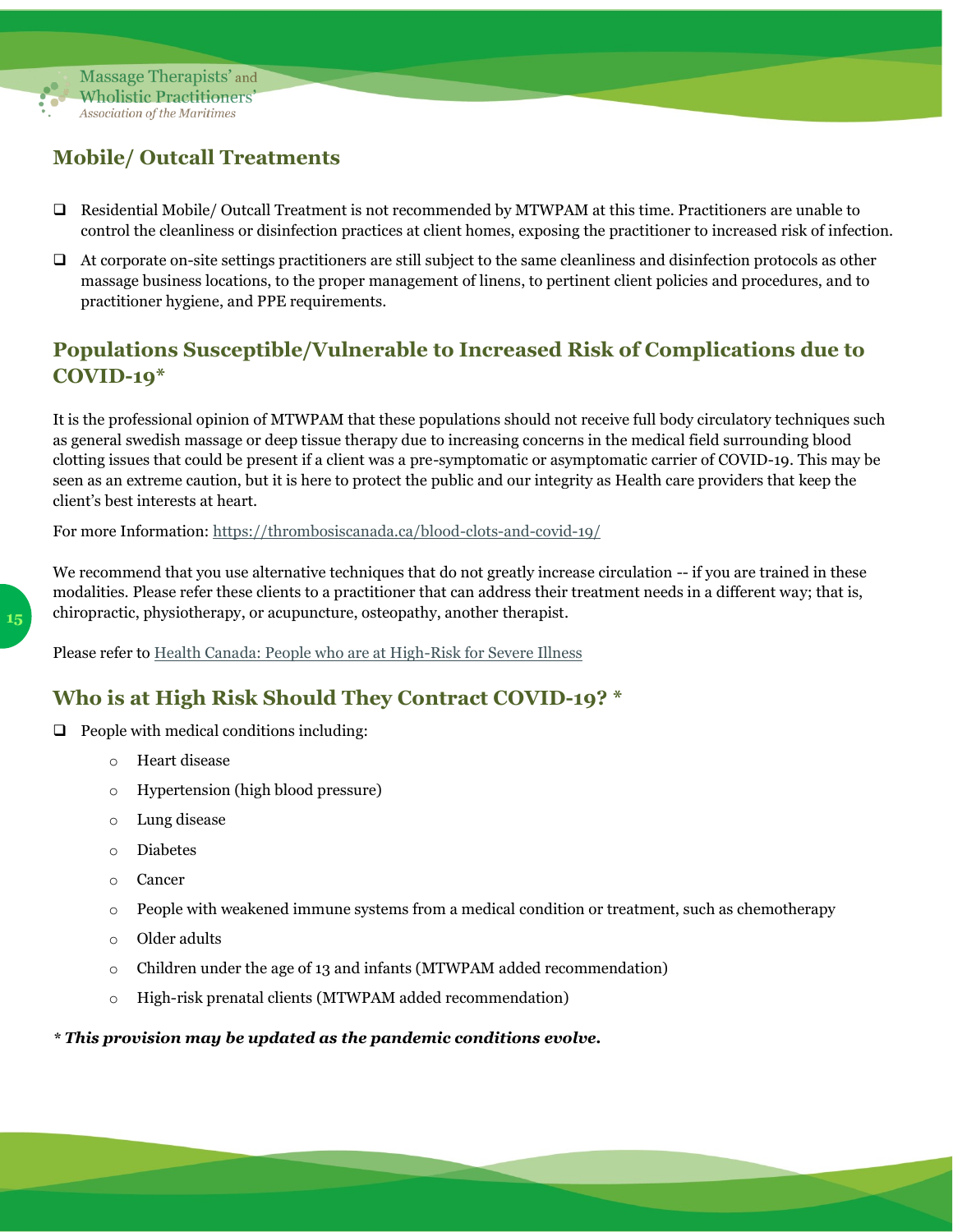

### <span id="page-16-0"></span>**For Therapists**

- ❑ We recommend showering before work and donning clean clothes to go directly to your workplace.
- ❑ We recommend leaving work shoes outside of your home upon returning and place your clothes directly into the washing machine and shower again.
- ❑ Have hand sanitizer in your car or bag at all times.
- $\Box$  Keep your nails short and hair tied back to avoid touching around the face.
- ❑ Remember to take time throughout the day to hydrate and eat.
- ❑ Maintain contact with your family doctor and monitor your state of well-being daily.

## <span id="page-16-1"></span>**4. Information Sources and Links**

It is your responsibility to review the following resources before resuming practice and to check regularly for updates during this pandemic:

- ❑ [Nova Scotia: Health Protection Act -](https://novascotia.ca/coronavirus/working-during-covid-19/#health-protection-act-order) Order
- ❑ [Nova Scotia: Preparing to Reopen Nova Scotia](https://novascotia.ca/reopening-nova-scotia/)
- ❑ [Nova Scotia: Occupational Health and Safety Guidance](https://novascotia.ca/coronavirus/occupational-health-and-safety/)
- ❑ [Nova Scotia: Stay Healthy \(Cleaning Disinfection and Hygiene Protocols\)](https://novascotia.ca/coronavirus/staying-healthy/#clean)
- ❑ [Nova Scotia: Signs and Posters](https://novascotia.ca/coronavirus/resources/)
- ❑ [Health Canada: Vulnerable populations and COVID-19](https://www.canada.ca/en/public-health/services/publications/diseases-conditions/vulnerable-populations-covid-19.html)
- ❑ [Health Canada: People who are at High-Risk for Severe Illness](https://www.canada.ca/en/public-health/services/publications/diseases-conditions/people-high-risk-for-severe-illness-covid-19.html)
- ❑ [Health Canada: Risk Informed Decision-Making Guidelines for Workplaces](https://www.canada.ca/en/public-health/services/diseases/2019-novel-coronavirus-infection/guidance-documents/risk-informed-decision-making-workplaces-businesses-covid-19-pandemic.html)
- ❑ [Health Canada: Canada COVID-19 Statistics Dashboard](https://experience.arcgis.com/experience/2f1a13ca0b29422f9b34660f0b705043/)
- ❑ [Health Canada: Hard-Surface Disinfectants and Hand Sanitizers \(COVID-19\)](https://www.canada.ca/en/health-canada/services/drugs-health-products/disinfectants/covid-19.html#a2)
- ❑ [Health Canada: Personal Protective Equipment and Medical Supplies](https://www.canada.ca/en/public-health/services/diseases/coronavirus-disease-covid-19/personal-protective-equipment-medical-supplies.html)
- ❑ [Health Canada: Video Presentations: Using Non-Medical Masks, Gloves, Hand-](https://www.canada.ca/en/public-health/services/diseases/2019-novel-coronavirus-infection/awareness-resources.html)washing Videos…
- ❑ [World Health Organization: COVID-10 Pandemic Portal](https://www.who.int/emergencies/diseases/novel-coronavirus-2019)